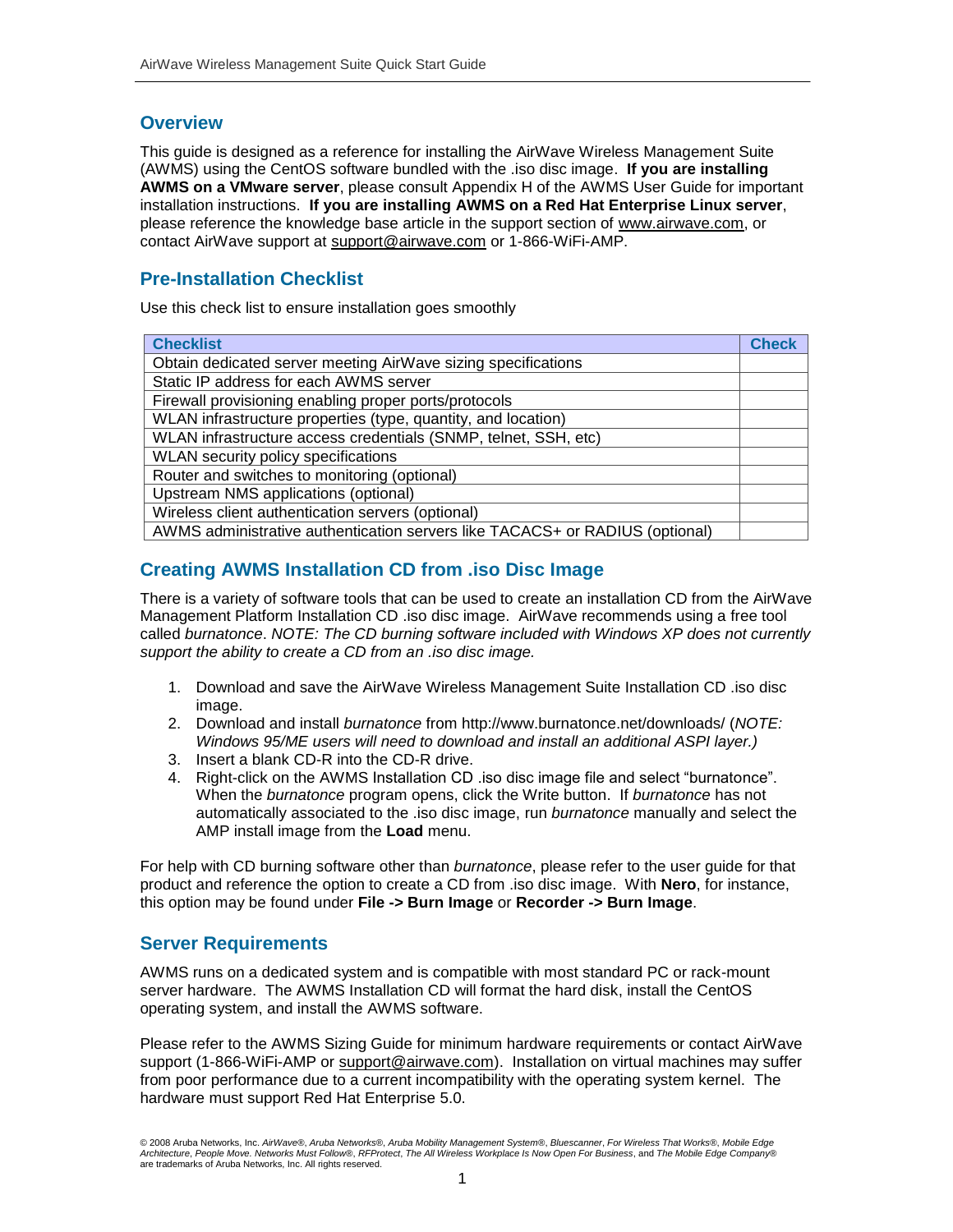# **Installing AirWave Wireless Management Suite**

### *WARNING: This will format system hard disk drive(s) and destroy existing data***.**

### Phase 1: Installation of Cent OS

Insert the AirWave Wireless Management Suite Installation CD into the CD-ROM drive and boot the server from this CD. When prompted at the AirWave splash screen, type **"install"** to begin installation of the Cent OS operating system. This process will later prompt for the selection of appropriate keyboard layout and time zone for your location. When the Cent OS installation is complete, the system will reboot and the installation CD will be ejected. Remove the CD from the CD-ROM drive.

### Phase 2: Installation and configuration of AWMS software

The system will proceed through the Cent OS Linux boot process and a login prompt will be displayed. Use the following credentials to log in to the system which will display the message included below.

- username: **root**
- password: **admin**

#### #################################################################

Welcome to the AirWave AMP.

Please run "./amp-install" to complete the installation.

#### #################################################################

To continue with the installation of AirWave Management Platform software, enter this command at the prompt:

#### **./amp-install**

The installation of AWMS software will proceed through seven steps. Steps 2-4 require no user input.

- STEP 1: configuring date and time
- STEP 5: enter static IP configuration for the primary network interface
- STEP 6: enter a display name for the AirWave Management Platform system
- STEP 7: if a DNS entry exists for the IP address assigned to the AMP server, enter 'y' then the DNS hostname; otherwise enter 'n'
- STEP 8: enter a new root user password. This password should be secure and recorded in a safe place.

### **Accessing the AirWave Wireless Management Suite Web Interface**

Enter the IP address assigned to the AWMS server into the URL box of your web browser. Use these default credentials to log in to the system:

- username: **admin**
- password: **admin**

### **Changing Login Credentials**

AirWave strongly recommends that you change the system default credentials.